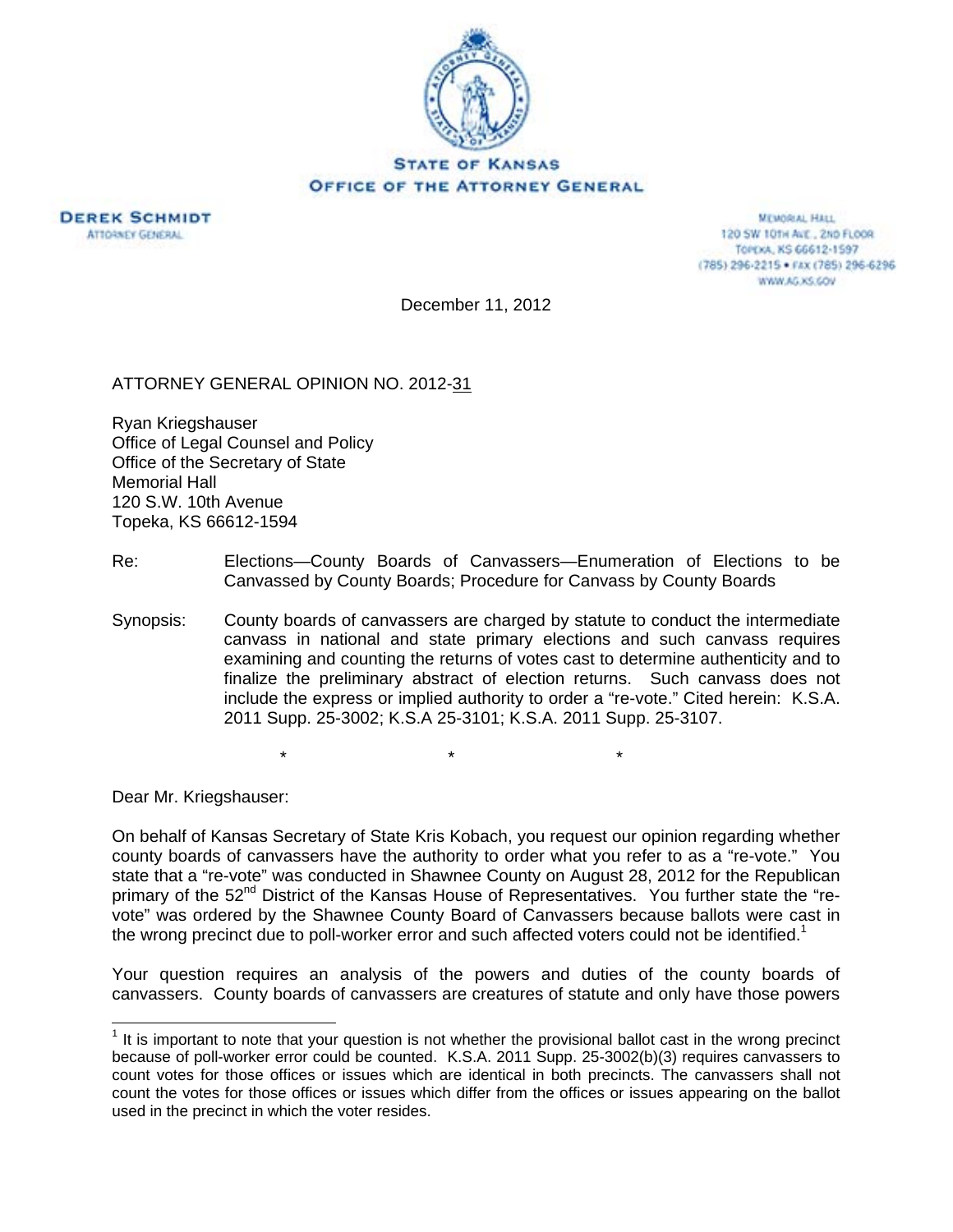expressly conferred by the Kansas Legislature or necessarily implied. As a creature of statute, any reasonable doubt as to the existence of power should be resolved against its existence.<sup>2</sup>

The powers of the county boards of canvassers are found in K.S.A. 25-3101 *et seq*. The board of county commissioners in each county shall serve as the county board of canvassers for elections occurring within the county. $3$  County boards of canvassers conduct the final canvass in local elections and the intermediate canvass in national and state elections.<sup>4</sup> The procedure for canvass is found in K.S.A. 2011 Supp. 25-3107(a). It provides:

At the time of commencement of any canvass by the county board of canvassers the county election officer shall present to the county board of canvassers the preliminary abstracts of election returns, together with the ballots and records returned by the election boards. The county board of canvassers shall inspect and check the records presented by the county election officer and shall hear any questions which the county election officer believes appropriate for determination of the board. *The county board of canvassers shall do what is necessary to obtain an accurate and just canvass of the election and shall finalize the preliminary abstract of election returns by making any needed changes, and certifying its authenticity and accuracy.* The certification of the county board of canvassers shall be attested by the county election officer. Neither the county board of canvassers nor the county election officer shall open or unseal sacks or envelopes of ballots, except as is required by K.S.A. 25-409, 25-1136 and 25- 1337, and amendments thereto, or other specific provision of law or as is authorized to carry out a recount under subsection (b).<sup>5</sup>

There is no explicit language in the statutes that we have found that provides the county board of canvassers with the authority to order a "re-vote." The language the Shawnee County Board of Canvassers purportedly relied on is in the italicized language above. The authorization in the statute to "do what is necessary" is limited to obtaining an accurate and just *canvass* of the election. Although not defined by Kansas statute, canvass is defined in Black's Law Dictionary to mean to examine in detail, scrutinize, or to formally count ballots and report the returns.<sup>6</sup> The definition of canvass from Black's Law Dictionary is consistent with the process the county boards of canvassers must follow pursuant to K.S.A. 2011 Supp. 25-3107(a). Put simply, the duty to canvass requires the county board of canvassers to determine that the returns are genuine and to count the votes as they find them.<sup>7</sup>

Furthermore, the duty of county boards of canvassers has been found to be ministerial only and its sole function is to meet, canvass the vote, and declare the results. $8\,$  A ministerial act is one which a public officer or agent is required to perform upon a given state of facts, in a prescribed

 $\overline{a}$ 

<sup>2</sup> *Hobart v. U.S.D. No. 309*, 230 Kan. 375, 383 (1981)(citing *State ex rel. McAnarney v. Rural High School District No. 7, 171 Kan. 437, Syl.* ¶ 1 (1951)).

 $3$  K.S.A. 25-3101.

 $4$   $\frac{1}{4}$ 

 $5$  K.S.A. 2011 Supp. 25-3107(a) (emphasis added).

<sup>6</sup>  $^6$  Black's Law Dictionary (9<sup>th</sup> ed. 2009).<br><sup>7</sup> Although not an issue in your reque

Although not an issue in your request, we point out that canvass also may include a recount of the ballots pursuant to K.S.A. 2011 Supp. 25-3107(b).

<sup>8</sup> *Wycoff v. Board of County Com'rs*, 191 Kan. 658, 663 (1963). *See also*, *Coleman v. Ritchie*, 762 N.W.2d 218 (Minn. 2009).